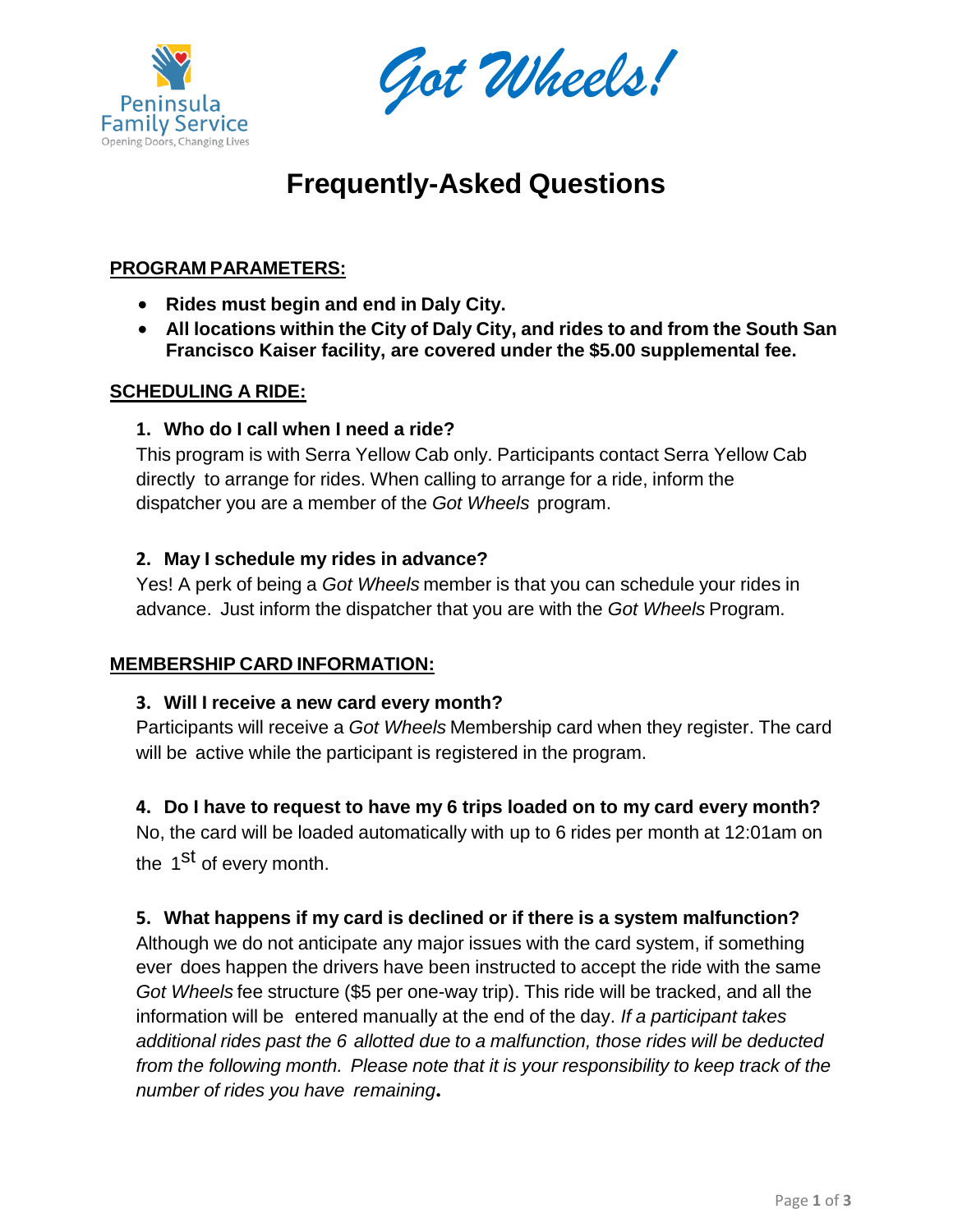



# **6. If there is more than one person taking the same ride, do each of us have to use our cards and pay \$5?**

Participants use 1 card and pay \$5 per ride for up to 4 people (the card holder and 3 others).

## **7. May I lend my card to a friend if I don't take all 6 rides?**

No, the card is for *Got Wheels* registered participants only. Please keep your card with you at all times to minimize the potential for fraud.

#### **8. What do I do if my card is lost or stolen?**

If you lose your card or believe it has been stolen, notify Cherie at (650) 403- 4300 Ext.4329 immediately.

## **RIDES: MAXIMUM, TRACKING, & LOADING QUESTIONS**

## **9. If I don't use all 6 rides, will they carry over to the following month?**

No, the card resets to 6 rides per month at 12:01am on the 1<sup>st</sup> of every month.

#### **10.How can I track the number of rides I have remaining?**

Make sure to request a receipt after every ride, your receipt will have the remaining balance listed. If you are unsure of your ride balance before taking a ride, please ask the cab driver to check the balance on your card first. *Please note the dispatchers do not have access to this information.*

#### **11.Do I have to pay for all 6 rides up front?**

Participants will pay the **driver** \$5.00 per one-way trip on the day of the trip after swiping their card.

#### **12.Is there a penalty if I don't take all 6 rides in one month?**

No, there is not a penalty for not taking the 6 rides.

#### **THE DAY OF YOUR RIDE:**

#### **13.Is the cab wheelchair/scooter accessible?**

Some of the vehicles are wheelchair/scooter accessible. Please inform the operator that you require a wheelchair accessible vehicle when making the reservation.

#### **14.What form of payment can I use?**

Participants may pay with either cash or credit card.